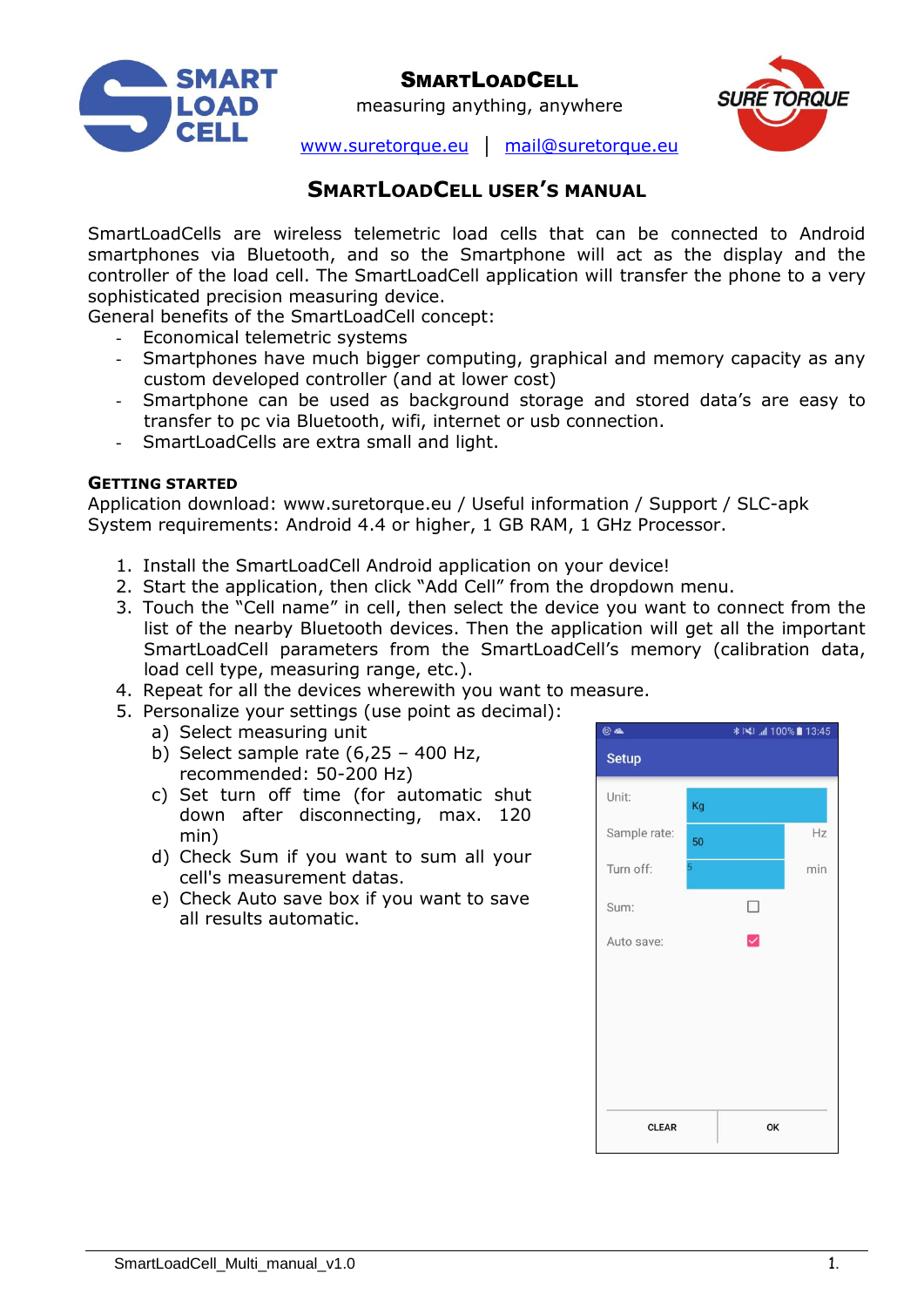



measuring anything, anywhere

[www.suretorque.eu](http://www.suretorque.eu/) │ [mail@suretorque.eu](mailto:mail@suretorque.eu)

Before doing a test make sure that you use all the cells you added! Unused cells can cause issues. Delete the unnecessary ones by long press on the right hand side of the cell.

#### **DOING A TEST**

- 1. Make sure the unloaded value is 0. If  $\overline{\mathbf{0}}$ not, hit (tare) button
	- 2. Tap on the button to start

recording

- 3. Perform your test. The recording last until hiting the button
- 4. After the test you may add a comment to the test. You can also add the same comment to more test with checking "Remember"
- 5. You may save the result with the  $\blacksquare$ button (unless you have set auto save)

| ⊟ ⓒ ▲             |                        |       | <b>* ≥ 41 100%</b> 13:06 |
|-------------------|------------------------|-------|--------------------------|
|                   | <b>SmartCell-Multi</b> |       | <b>KN</b><br>ŧ           |
| Sum:<br>act       | Kg                     | 1.430 |                          |
| 10kg-1234<br>act  | $\blacksquare$<br>Kg   | 0.306 |                          |
| 10kg-3456<br>peak | $\blacksquare$<br>Kg   | 1.199 |                          |
|                   |                        |       |                          |
|                   |                        |       |                          |
|                   | ⊡<br>ⅇ                 | E     | 8                        |

#### **FURTHER FEATURES**

Hiting each cell's act or max will show either the actual or the maximum measurement value of the SmartLoadCell.

 $\sum$  in The button on the Toolbar can increase the size of the cells for better view, if you have only one or two SmartLoadCell connected.

You can turn the main screen to nightmode with the  $\mathfrak C$ button for better vision at night(It affects only the main screen).

 $\sigma$ The button on the main screen will clear the maximum values.

CLEAR button on the SETUP screen will clear all the setup parameters including the SmartLoadCell pairing.

Menu/History – All saved results can be reviewed. Results can be deleted one by one (or in bulk with hitting the trash button longer). Diagrams can be scrolled and zoomed.

Menu/Export to XML will create an export\_11111\_22222.xml file in the Download folder of your android device. Download file can be forwarded to PC via Bluetooth, email, internet or USB cable.

Status LED – Status LED has 3 states: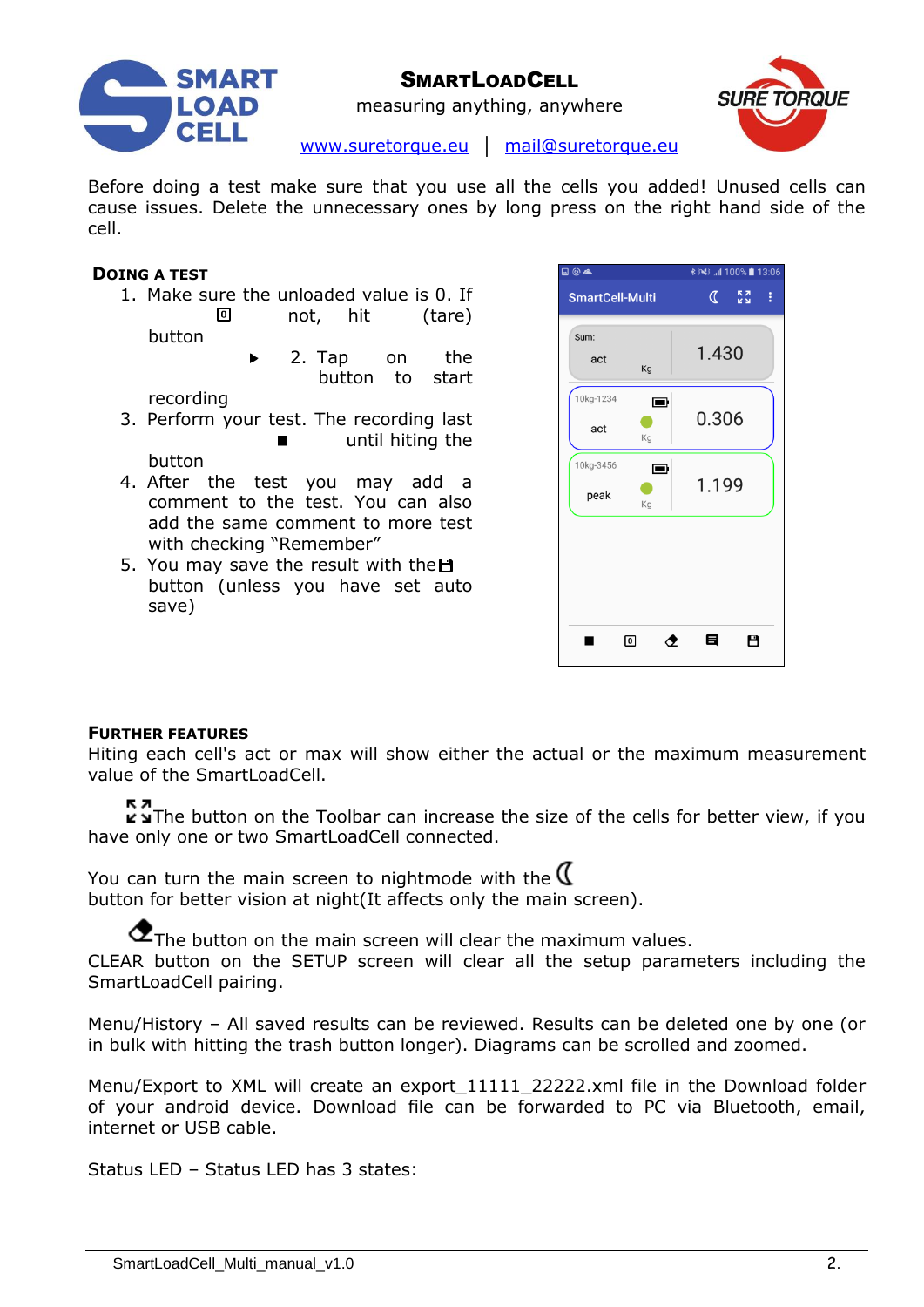

measuring anything, anywhere



[www.suretorque.eu](http://www.suretorque.eu/) │ [mail@suretorque.eu](mailto:mail@suretorque.eu)

- Green flashing unit is ready to use, but unconnected
- Blue flashing unit connected
- Red charging

Shutting down the SmartLoadCell – To turn off select the turn off button on the main screen or keep the power button pushed for 10 seconds on the SmartLoadCell unit.

Charging – SmartLoadCells can be charged with any micro USB charger. While charging the status led on the unit will be red. Battery state can be monitored by hitting the battery icon on the main screen. Battery is enough for about 10 hours of operation. Please note that when battery is almost discharged, it is possible that you experience some spikes in the measurement. It is recommended not to discharge batteries under 10%.

On the PC - the included data manager program can:

- Convert results to csv-file (excel compatible)
- Display the results with diagrams

### **DATA MANAGER PROGRAM**

Data manager program for pc can be downloaded in zip form from: www.suretorque.eu / Useful information / Support / SLC\_DAQ\_1.0

link: [http://www.suretorque.eu/userfiles/SLC\\_DAQ\\_1\\_0.ZIP](http://www.suretorque.eu/userfiles/SLC_DAQ_1_0.ZIP)

After opening an export.xml file, you can create a csv from the results with the Export menu.

With the program you may view all the measurement results saved in the xml. Individual results of each device can be export to csv with the Exp button at the end of each row.

You can zoom in or pan the diagram, but make sure before do them, to turn off the Hover mode and DataTooltip, because they can cause performance issues. Also for the best performance, turn off the diagrams you are not interested in by clicking on the device name at the left bottom part of the screen.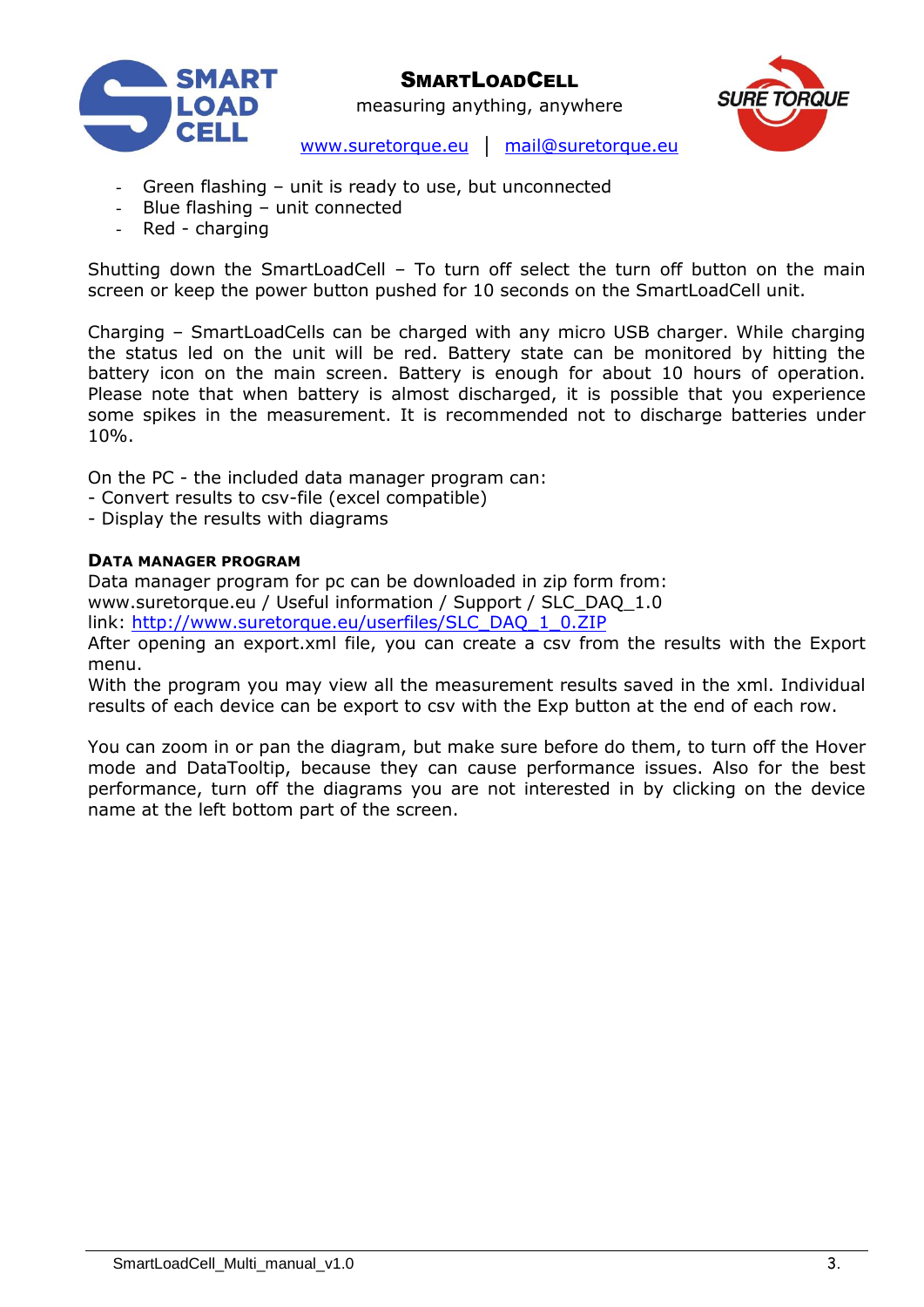

measuring anything, anywhere



[www.suretorque.eu](http://www.suretorque.eu/) │ [mail@suretorque.eu](mailto:mail@suretorque.eu)



On the right bottom part of the window you can see a table. It lists all the measurements in the xml. By clicking on a row it shows more details, while double click on it will load the diagram of the measurement.

### **CALIBRATION**

Load cells should be calibrated generally every year. Frequency of the calibration may be higher or lower upon the application and the stress of the load cell. If the measured values are outside of the tolerance range during the calibration, the load cell should be recalibrated.

Recalibration with loads:

- 1. Make sure all the calibration accessories are present and the SmartLoadCell is in the calibration position
- 2. Connect with only ONE Cell you want to calibrate. Delete all other cells
- 3. Enter the Calibration menu with typing the calibration password
- 4. Make sure the UNIT and the FULL LOAD are set correctly
- 5. Apply the +MAX load and press OK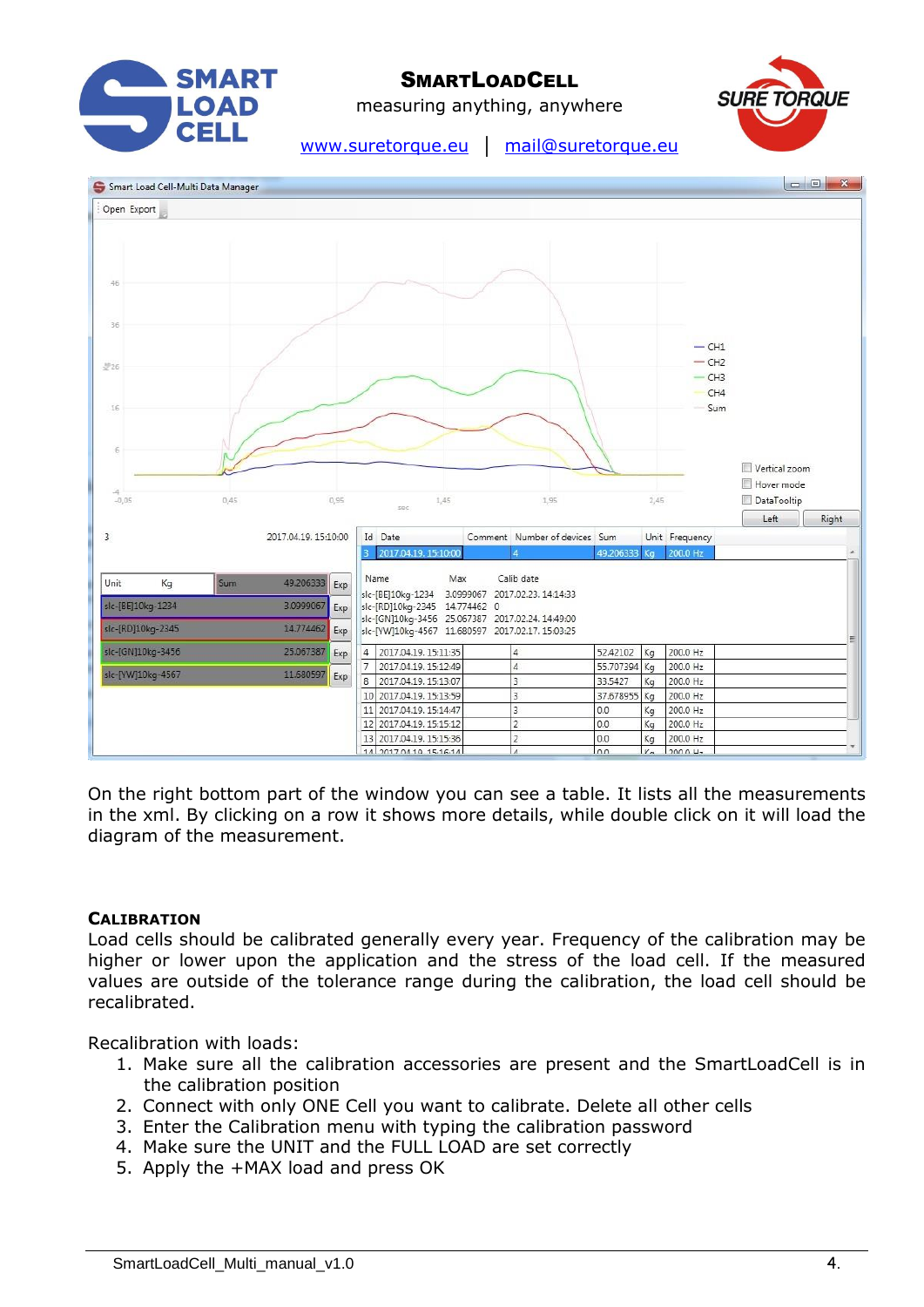



measuring anything, anywhere

- [www.suretorque.eu](http://www.suretorque.eu/) │ [mail@suretorque.eu](mailto:mail@suretorque.eu)
- 6. Remove load and press OK again
- 7. If your SmartLoadCell requires negative load calibration too, repeat the last 2 steps with the negative load calibration too!

Advanced recalibration with mV/V values:

- 1. Enter the advanced load calibration password
- 2. Make sure the UNIT and the FULL LOAD are set correctly
- 3. Enter the provided mV/V value to the +MAX, +ZERO (and –MAX, -ZERO if provided)!
- 4. Hit Save to save the modified calibration data's!

Calibration password: \_\_\_\_\_\_\_\_\_\_\_\_\_\_\_\_\_\_

Advanced calibration password:

### **UNITS AND CONVERSATION**

**TOROUE** inlb: inch-pound ftlb: foot-pound Nm: Newton-meter dNm: deci newton-meter - 0,1 Nm Ncm: Newton-cm, - 0,01 Nm

| <b>LbfIn</b> | <b>LbfFt</b> | <b>Nm</b> | dNm     | <b>Ncm</b> | <b>Kgfcm</b> |
|--------------|--------------|-----------|---------|------------|--------------|
|              | 0.083        | 0.113     | 1.13    | 11.3       | 1.1521       |
| 12           |              | 1.356     | 13.56   | 135.6      | 13.8255      |
| 8.851        | 0.738        |           | 10      | 100        | 10.1972      |
| 0.885        | 0.074        | 0.1       |         | 10         | 1.0197       |
| 0.089        | 0.007        | 0.01      | 0.1     |            | 0.1020       |
| 0.86796      | 0.072        | 0.09807   | 0.98066 | 9.80661    |              |

### FORCE

N: Newton

Lb: Pounds force

Kg: Kilograms force

T: Ton

|         | Kg    | Lbf    | <b>Ton</b> |
|---------|-------|--------|------------|
|         | 0.102 | 0.225  | 0.0001     |
| 9.807   |       | 2.205  | 0.001      |
| 4.448   | 0.454 |        | 0.00045    |
| 9806.81 | 1000  | 2204.6 |            |

### **TROUBLESHOOTING**

SmartLoadCell unit connected, but is seems not measuring:

It may happen that the pairing is not successful at the first time. In this case disconnect and connect again.

If it won't help: enter MENU/SETTINGS and CLEAR the settings, then select Smart Cell again and wait until the cell data's are uploaded (Range value will be filled and status led turns from green to blue)